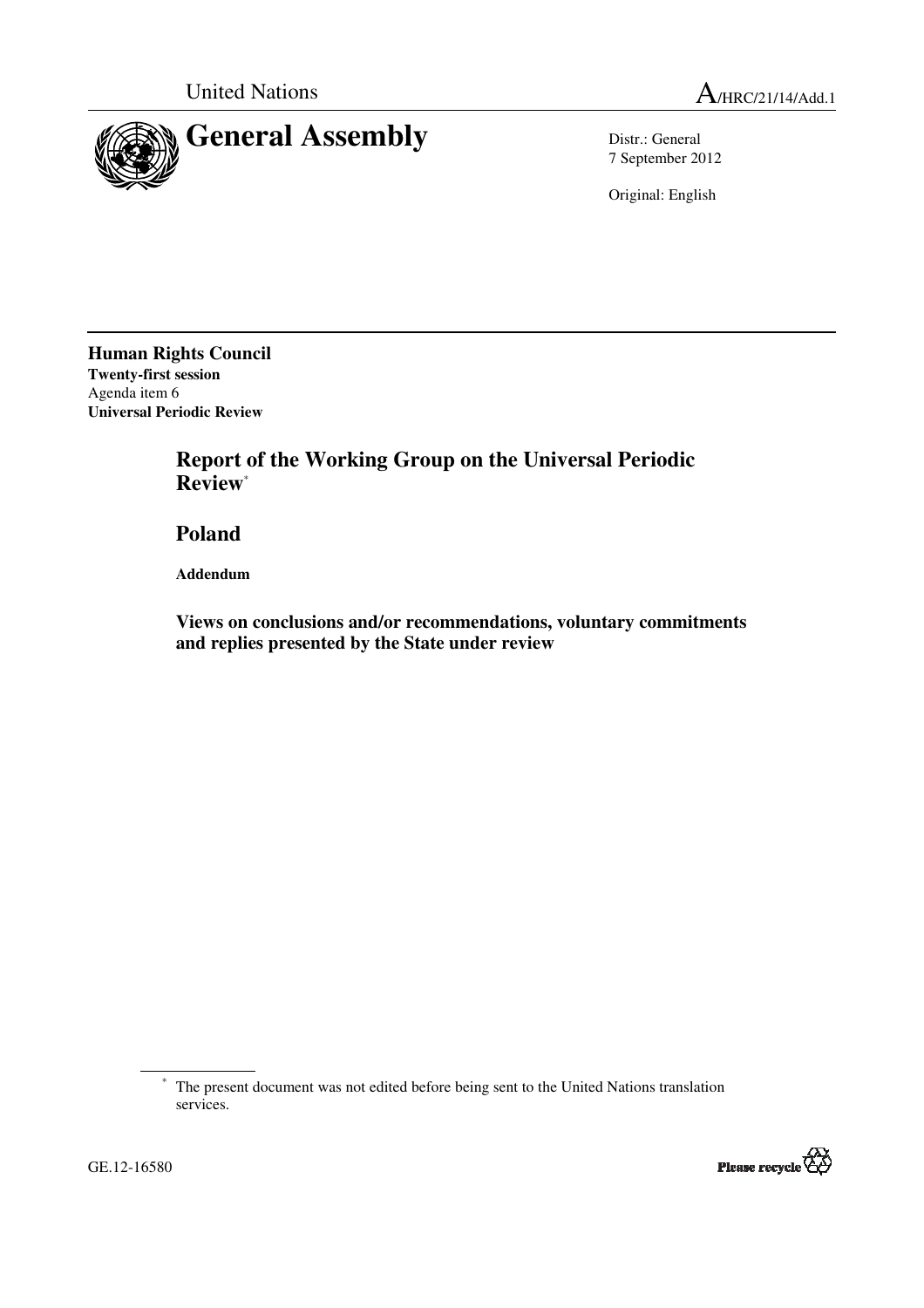Poland welcomes the recommendations made in the course of its UPR on 30 May 2012 and after careful consideration, is pleased to provide the following decisions, as well as some comments, to be included in the outcome report:

90.1. Accepted; the Polish Government is currently reviewing the legislation with a view to signing the Convention for the Protection of all Persons from Enforced Disappearance;

90.2. Partially accepted; Poland is going to finish shortly the ratification of the Convention on the Rights of Persons with Disabilities; once CRPD has been ratified, the Optional Protocol will be examined with a view to possible signature and ratification in due course;

90.3. Accepted;

90.4. At this point in time, the Polish Government cannot make a definitive statement on this recommendation; possible signature and ratification of the Protocol to the Covenant on Economic, Social and Cultural Rights will be examined in due course;

- 90.5. Accepted;
- 90.6. Accepted;
- 90.7. Partially accepted (see recommendation 2);
- 90.8. Accepted;
- 90.9. Accepted;

90.10. Not accepted; There are no immediate plans for Poland to ratify the Convention on the Protection of the Rights of all the Migrant Workers and their Families; however, the Polish Government remains fully committed to the protection of rights of members of all vulnerable groups, including migrants;

- 90.11. Not accepted (see recommendation 10);
- 90.12. Not accepted (see recommendation 10);
- 90.13. Not accepted (see recommendation 10);

90.14. Accepted; Poland is going to review its legislation with a view to examining its compliance with the provisions of the Convention and considering its ratification;

- 90.15. Not accepted (see recommendation 10);
- 90.16. Accepted;
- 90.17. Accepted;
- 90.18. Accepted;

90.19. At this point in time, the Polish Government cannot make a definitive statement on this recommendation; Poland will examine the Optional Protocol to the CRPD with a view to possible signature and ratification in due course;

- 90.20. Accepted;
- 90.21. Accepted;
- 90.22. Accepted;
- 90.23. Accepted;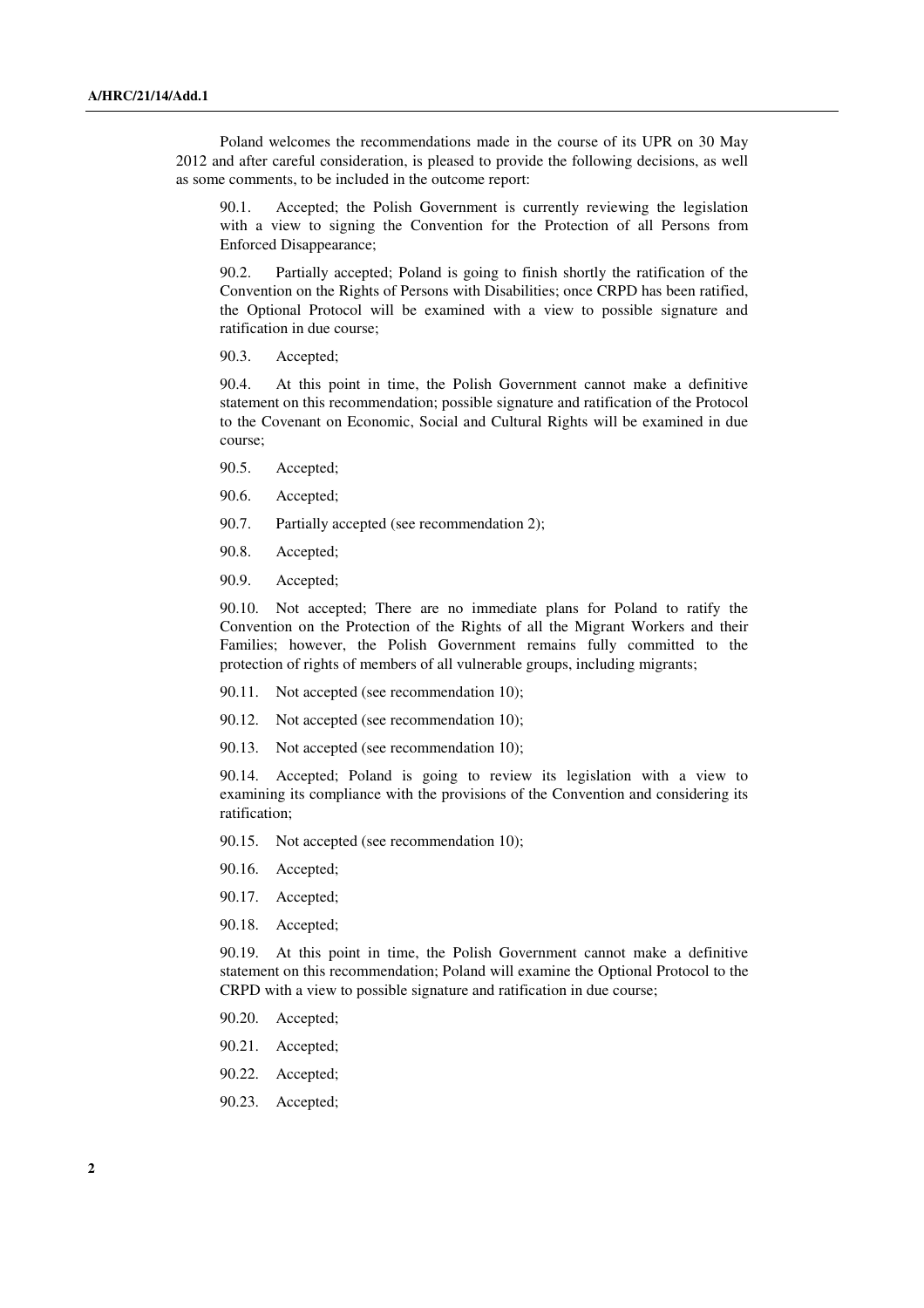- 90.24. Accepted;
- 90.25. Accepted;

90.26. Partially accepted; Poland ratified the Rome Statute of the International Criminal Court in 2001, having amended the Polish Penal Code (which penalizes in its article 117 the crime of aggression, including its planning, preparing, initiating or executing); Poland took part in the Kampala Review Conference in 2010 and is going to examine the possible ratification of the Kampala Amendment;

- 90.27. Accepted;
- 90.28. Accepted;
- 90.29. Accepted;
- 90.30. Accepted, in the course of implementation;
- 90.31. Accepted;
- 90.32. Accepted;
- 90.33. Accepted;
- 90.34. Accepted;
- 90.35. Accepted;
- 90.36. Not accepted (see recommendation 10);
- 90.37. Accepted, in the course of implementation;
- 90.38. Accepted, in the course of implementation;
- 90.39. Accepted;
- 90.40. Accepted;
- 90.41. Accepted, in the course of implementation;

90.42. Accepted, already implemented; Poland has issued a standing invitation to all UN special mechanisms and being fully committed to the promotion and protection of human rights has always highly valued and appreciated the work of the special procedures' mandate holders; thus we are ready to respond positively to any visit request from the special procedures;

- 90.43. Accepted, already implemented;
- 90.44. Accepted, in the course of implementation;
- 90.45. Accepted;
- 90.46. Accepted;
- 90.47. Accepted;
- 90.48. Accepted;
- 90.49. Accepted, in the course of implementation;
- 90.50. Accepted;
- 90.51. Accepted, in the course of implementation;
- 90.52. Accepted, already implemented;
- 90.53. Accepted;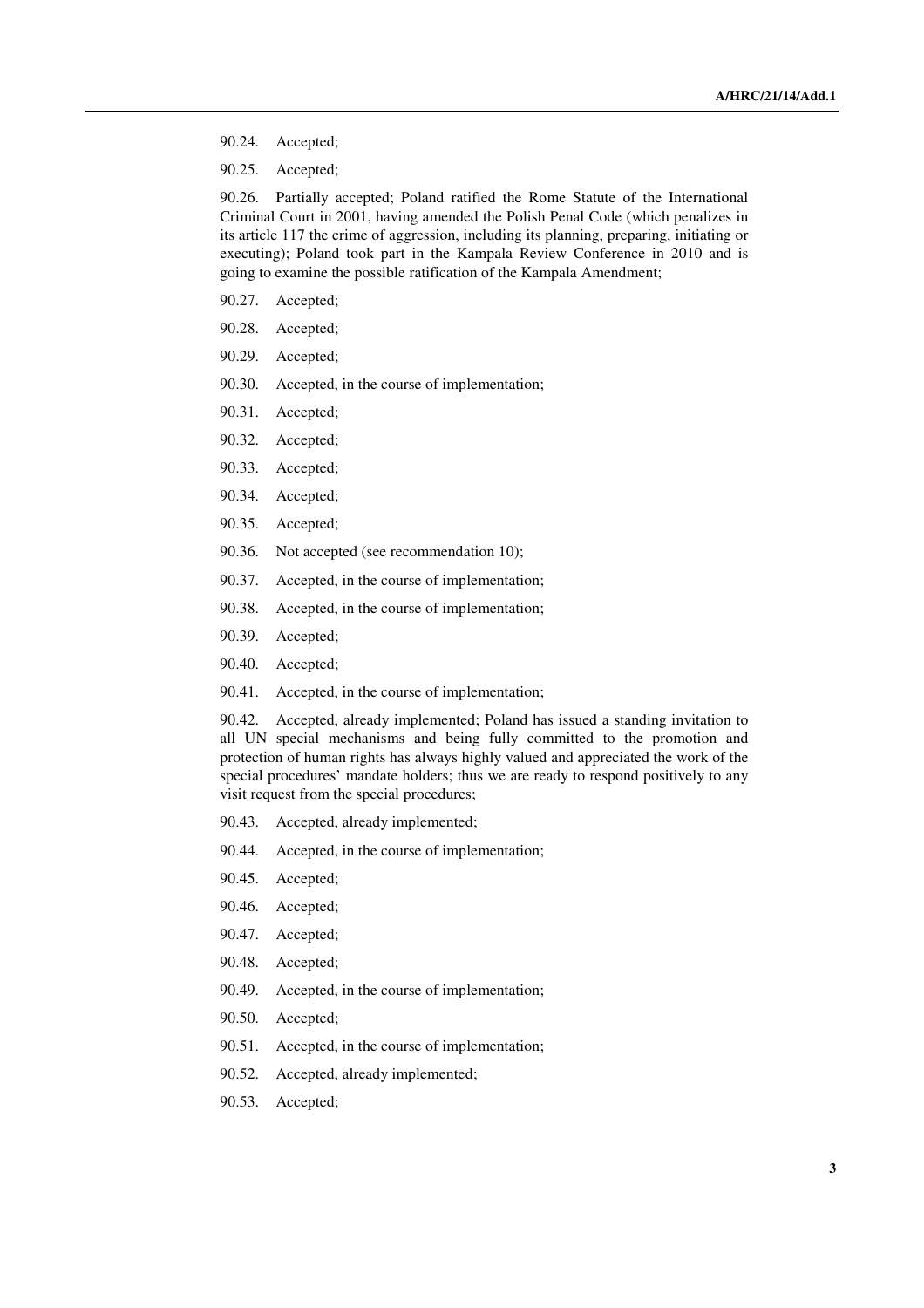- 90.54. Accepted;
- 90.55. Accepted, in the course of implementation;
- 90.56. Accepted;
- 90.57. Accepted, in the course of implementation;
- 90.58. Accepted, in the course of implementation;
- 90.59. Accepted, in the course of implementation;
- 90.60. Accepted, in the course of implementation;
- 90.61. Accepted;
- 90.62. Accepted;
- 90.63. Accepted;
- 90.64. Accepted;
- 90.65. Accepted;
- 90.66. Accepted;
- 90.67. Accepted, in the course of implementation;
- 90.68. Accepted;

90.69. Partially accepted; in 2011 and 2012 five projects of a new law on civil union contracts were put forward by the group of parliament members; however, the Government has not yet expressed its opinion on the projects;

- 90.70. Accepted;
- 90.71. Accepted, in the course of implementation;
- 90.72. Accepted, already implemented;
- 90.73. Accepted, in the course of implementation;
- 90.74. Accepted, in the course of implementation;
- 90.75. Accepted;
- 90.76. Accepted, in the course of implementation;
- 90.77. Accepted;
- 90.78. Accepted;
- 90.79. Accepted;
- 90.80. Accepted;
- 90.81. Accepted, in the course of implementation;
- 90.82. Accepted;

90.83. Accepted; the Government of Poland is particularly committed to the protection of rights of members of the most vulnerable groups of the society, including children; specific provisions protecting children are included in Polish legislation, for example in Penal Code;

90.84. Accepted;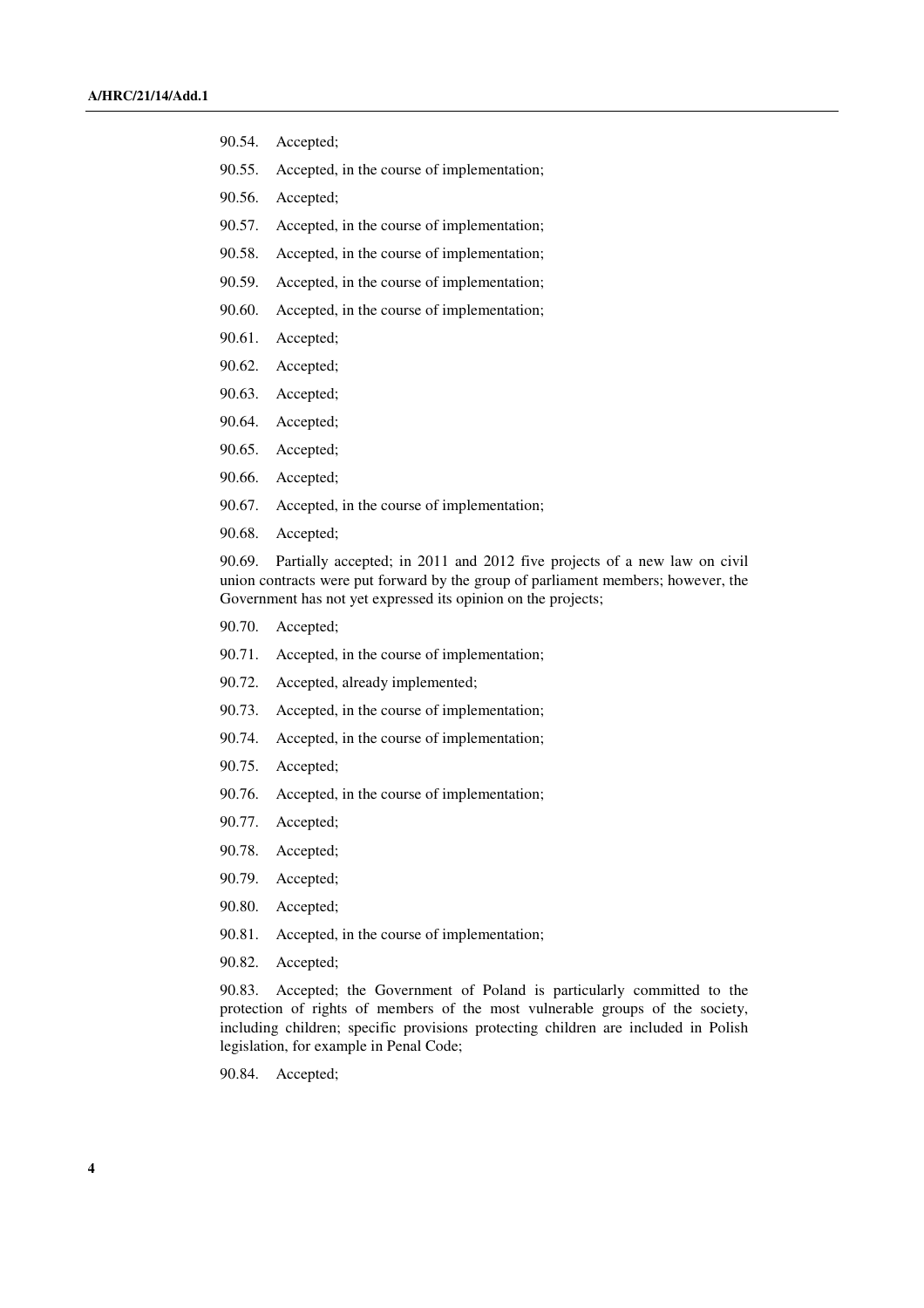90.85. Accepted, already implemented; the provisions regarding child prostitution, child pornography and sale of children are already included in the Polish Penal Code;

90.86. Partially accepted; the first part of the recommendation is considered to be already implemented (see recommendation 83 and 85);

- 90.87. Accepted;
- 90.88. Accepted;
- 90.89. Accepted;
- 90.90. Accepted;
- 90.91. Accepted, in the course of implementation;
- 90.92. Accepted;
- 90.93. Accepted;
- 90.94. Accepted;
- 90.95. Accepted;
- 90.96. Accepted, already implemented;
- 90.97. Partially accepted (see recommendation 69);
- 90.98. Accepted;
- 90.99. Accepted;

90.100. Partially accepted; The legal analyses have shown, that complete decriminalization of defamation and the removal of the art. 212 from the Polish Penal Code would be unjustified, as the responsibility of the state to respect the privacy of the citizens comprises also taking active measures to protect their privacy from the actions of third party. In cases of particularly drastic slander made in bad faith, penal sanctions are necessary to protect the dignity of the aggrieved person; However, amendments to article 212 were introduced already in 2010, with a view to liberalization of the sanctions and extending the number of circumstances excluding the legal responsibility under art. 212;

- 90.101. Accepted;
- 90.102. Accepted;
- 90.103. Accepted;
- 90.104. Accepted;
- 90.105. Accepted, in the course of implementation;
- 90.106. Accepted, already implemented;
- 90.107. Accepted, already implemented;
- 90.108. Accepted, already implemented;
- 90.109. Accepted, already implemented;
- 90.110. Accepted;
- 90.111. Accepted, in the course of implementation;
- 90.112. Accepted;